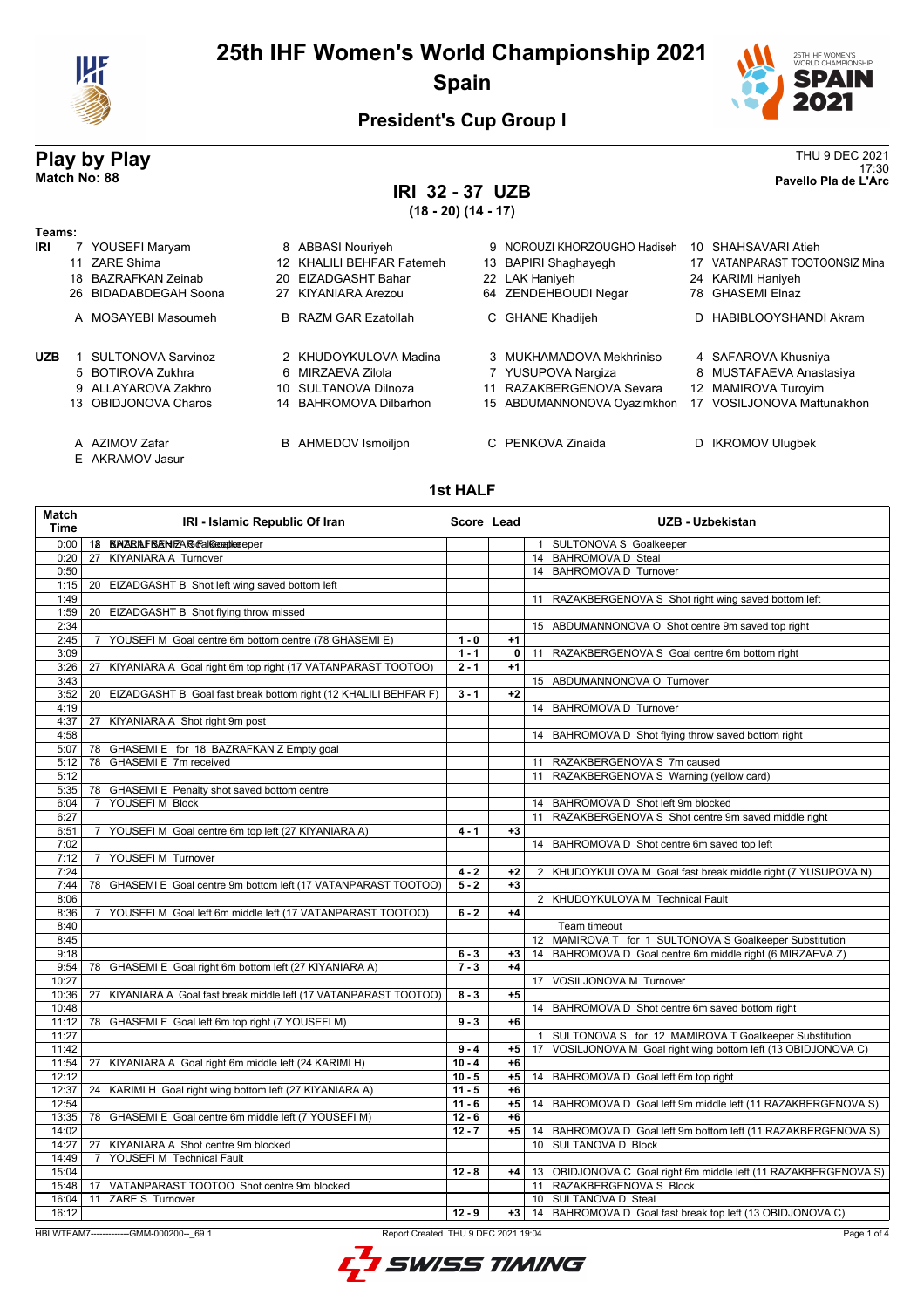



# **President's Cup Group I**

**Play by Play**<br>Match No: 88<br>Pavello Pla de L'Arc 17:30 **Match No: 88 Pavello Pla de L'Arc**

Page 2 of 4

### **IRI 32 - 37 UZB (18 - 20) (14 - 17)**

#### **1st HALF**

| 16:19<br>Team timeout<br>YOUSEFIM Turnover<br>17:09<br>$\overline{7}$<br>17:24<br>$12 - 10$<br>$+2$<br>17:54<br>9 NOROUZI KHORZOUGHO Technical Fault<br>VATANPARAST TOOTOO 7m caused<br>13 OBIDJONOVA C 7m received<br>18:16<br>17<br>VATANPARAST TOOTOO Warning (yellow card)<br>18:16<br>17<br>18:37<br>$12 - 11$<br>$+1$<br>2 KHUDOYKULOVA M Goal Penalty shot bottom left (13 OBIDJONOVA C)<br>18:58<br>ZARE S Shot right 9m saved bottom left<br>11<br>19:24<br>14 BAHROMOVA D Shot left 6m post<br>19:43<br>9 NOROUZI KHORZOUGHO Goal left 9m bottom left (11 ZARE S)<br>$13 - 11$<br>$+2$<br>$13 - 12$<br>19:53<br>11 RAZAKBERGENOVA S Goal left 6m bottom right (2 KHUDOYKULOVA M)<br>$+1$<br>20:14<br>26 BIDADABDEGAH S Technical Fault<br>20:22<br>$13 - 13$<br>14 BAHROMOVA D Goal fast break bottom left (10 SULTANOVA D)<br>0<br>20:47<br>26 BIDADABDEGAH S Goal centre 9m bottom left (9 NOROUZI KHORZOUGHO)<br>$14 - 13$<br>$+1$<br>$14 - 14$<br>21:21<br>0<br>14 BAHROMOVA D Goal left 9m top left<br>21:33<br>22 LAK H for 12 KHALILI BEHFAR F Goalkeeper Substitution<br>21:37<br>24 KARIMI H Shot right wing post<br>SHAHSAVARI A 2-minutes suspension<br>21:58<br>10 <sup>°</sup><br>22:07<br>2 KHUDOYKULOVA M Shot left wing saved middle left<br>26 BIDADABDEGAH S Turnover<br>22:27<br>22:37<br>$14 - 15$<br>-1<br>23:05<br>$15 - 15$<br>$\mathbf{0}$<br>KIYANIARA A Goal right 6m middle right (17 VATANPARAST TOOTOO)<br>27<br>23:20<br>13 OBIDJONOVA C Technical Fault<br>23:48<br>27 KIYANIARA A Turnover<br>$15 - 16$<br>24:02<br>14 BAHROMOVA D Goal centre 6m bottom right (1 SULTONOVA S)<br>-1  <br>24:24<br>7 YOUSEFIM Shot centre 9m missed<br>2 KHUDOYKULOVA M Goal left wing top right (11 RAZAKBERGENOVA S)<br>24:50<br>$15 - 17$<br>$-2$<br>11 RAZAKBERGENOVA S 2-minutes suspension<br>24:59<br>8 ABBASI N Goal right wing middle left (27 KIYANIARA A)<br>$16 - 17$<br>25:21<br>$-1$<br>25:53<br>14 BAHROMOVA D Shot left 9m post<br>26:06<br>$17 - 17$<br>$\mathbf{0}$<br>8 ABBASI N Goal fast break bottom left (17 VATANPARAST TOOTOO)<br>13 OBIDJONOVA C Turnover<br>26:25<br>$18 - 17$<br>26:37<br>78 GHASEMI E Goal centre 6m bottom left (7 YOUSEFI M)<br>$+1$<br>7 YUSUPOVA N Shot right wing saved bottom centre<br>27:05<br>27:15<br>8 ABBASI N Technical Fault<br>YOUSEFIM 7m caused<br>27:36<br>11 RAZAKBERGENOVA S 7m received<br>$\overline{7}$<br>27:36<br>YOUSEFI M 2-minutes suspension<br>$\overline{7}$<br>27:36<br>2 KHUDOYKULOVA M Penalty shot saved middle right<br>28:02<br>$18 - 18$<br>0<br>VATANPARAST TOOTOO Technical Fault<br>28:37<br>17<br>29:06<br>$18 - 19$<br>17 VOSILJONOVA M Goal right wing top left (13 OBIDJONOVA C)<br>-1  <br><b>KIYANIARA A Turnover</b><br>29:30<br>27<br>14 BAHROMOVA D Shot left wing saved top left<br>29:46<br>29:54<br><b>GHASEMI E Turnover</b><br>78<br>30:00<br>$18 - 20$<br>-2 | <b>Match</b><br><b>Time</b> | IRI - Islamic Republic Of Iran | Score Lead | <b>UZB - Uzbekistan</b>                                            |
|---------------------------------------------------------------------------------------------------------------------------------------------------------------------------------------------------------------------------------------------------------------------------------------------------------------------------------------------------------------------------------------------------------------------------------------------------------------------------------------------------------------------------------------------------------------------------------------------------------------------------------------------------------------------------------------------------------------------------------------------------------------------------------------------------------------------------------------------------------------------------------------------------------------------------------------------------------------------------------------------------------------------------------------------------------------------------------------------------------------------------------------------------------------------------------------------------------------------------------------------------------------------------------------------------------------------------------------------------------------------------------------------------------------------------------------------------------------------------------------------------------------------------------------------------------------------------------------------------------------------------------------------------------------------------------------------------------------------------------------------------------------------------------------------------------------------------------------------------------------------------------------------------------------------------------------------------------------------------------------------------------------------------------------------------------------------------------------------------------------------------------------------------------------------------------------------------------------------------------------------------------------------------------------------------------------------------------------------------------------------------------------------------------------------------------------------------------------------------------------------------------------------------------------------------------------------------------------------------------------------------------------------------------------------------------------------------------------------------------------------------------------------------------------------------------------------------------------------------------------------------------------------|-----------------------------|--------------------------------|------------|--------------------------------------------------------------------|
|                                                                                                                                                                                                                                                                                                                                                                                                                                                                                                                                                                                                                                                                                                                                                                                                                                                                                                                                                                                                                                                                                                                                                                                                                                                                                                                                                                                                                                                                                                                                                                                                                                                                                                                                                                                                                                                                                                                                                                                                                                                                                                                                                                                                                                                                                                                                                                                                                                                                                                                                                                                                                                                                                                                                                                                                                                                                                             |                             |                                |            |                                                                    |
|                                                                                                                                                                                                                                                                                                                                                                                                                                                                                                                                                                                                                                                                                                                                                                                                                                                                                                                                                                                                                                                                                                                                                                                                                                                                                                                                                                                                                                                                                                                                                                                                                                                                                                                                                                                                                                                                                                                                                                                                                                                                                                                                                                                                                                                                                                                                                                                                                                                                                                                                                                                                                                                                                                                                                                                                                                                                                             |                             |                                |            |                                                                    |
|                                                                                                                                                                                                                                                                                                                                                                                                                                                                                                                                                                                                                                                                                                                                                                                                                                                                                                                                                                                                                                                                                                                                                                                                                                                                                                                                                                                                                                                                                                                                                                                                                                                                                                                                                                                                                                                                                                                                                                                                                                                                                                                                                                                                                                                                                                                                                                                                                                                                                                                                                                                                                                                                                                                                                                                                                                                                                             |                             |                                |            | 14 BAHROMOVA D Goal centre 9m bottom left (11 RAZAKBERGENOVA S)    |
|                                                                                                                                                                                                                                                                                                                                                                                                                                                                                                                                                                                                                                                                                                                                                                                                                                                                                                                                                                                                                                                                                                                                                                                                                                                                                                                                                                                                                                                                                                                                                                                                                                                                                                                                                                                                                                                                                                                                                                                                                                                                                                                                                                                                                                                                                                                                                                                                                                                                                                                                                                                                                                                                                                                                                                                                                                                                                             |                             |                                |            |                                                                    |
|                                                                                                                                                                                                                                                                                                                                                                                                                                                                                                                                                                                                                                                                                                                                                                                                                                                                                                                                                                                                                                                                                                                                                                                                                                                                                                                                                                                                                                                                                                                                                                                                                                                                                                                                                                                                                                                                                                                                                                                                                                                                                                                                                                                                                                                                                                                                                                                                                                                                                                                                                                                                                                                                                                                                                                                                                                                                                             |                             |                                |            |                                                                    |
|                                                                                                                                                                                                                                                                                                                                                                                                                                                                                                                                                                                                                                                                                                                                                                                                                                                                                                                                                                                                                                                                                                                                                                                                                                                                                                                                                                                                                                                                                                                                                                                                                                                                                                                                                                                                                                                                                                                                                                                                                                                                                                                                                                                                                                                                                                                                                                                                                                                                                                                                                                                                                                                                                                                                                                                                                                                                                             |                             |                                |            |                                                                    |
|                                                                                                                                                                                                                                                                                                                                                                                                                                                                                                                                                                                                                                                                                                                                                                                                                                                                                                                                                                                                                                                                                                                                                                                                                                                                                                                                                                                                                                                                                                                                                                                                                                                                                                                                                                                                                                                                                                                                                                                                                                                                                                                                                                                                                                                                                                                                                                                                                                                                                                                                                                                                                                                                                                                                                                                                                                                                                             |                             |                                |            |                                                                    |
|                                                                                                                                                                                                                                                                                                                                                                                                                                                                                                                                                                                                                                                                                                                                                                                                                                                                                                                                                                                                                                                                                                                                                                                                                                                                                                                                                                                                                                                                                                                                                                                                                                                                                                                                                                                                                                                                                                                                                                                                                                                                                                                                                                                                                                                                                                                                                                                                                                                                                                                                                                                                                                                                                                                                                                                                                                                                                             |                             |                                |            |                                                                    |
|                                                                                                                                                                                                                                                                                                                                                                                                                                                                                                                                                                                                                                                                                                                                                                                                                                                                                                                                                                                                                                                                                                                                                                                                                                                                                                                                                                                                                                                                                                                                                                                                                                                                                                                                                                                                                                                                                                                                                                                                                                                                                                                                                                                                                                                                                                                                                                                                                                                                                                                                                                                                                                                                                                                                                                                                                                                                                             |                             |                                |            |                                                                    |
|                                                                                                                                                                                                                                                                                                                                                                                                                                                                                                                                                                                                                                                                                                                                                                                                                                                                                                                                                                                                                                                                                                                                                                                                                                                                                                                                                                                                                                                                                                                                                                                                                                                                                                                                                                                                                                                                                                                                                                                                                                                                                                                                                                                                                                                                                                                                                                                                                                                                                                                                                                                                                                                                                                                                                                                                                                                                                             |                             |                                |            |                                                                    |
|                                                                                                                                                                                                                                                                                                                                                                                                                                                                                                                                                                                                                                                                                                                                                                                                                                                                                                                                                                                                                                                                                                                                                                                                                                                                                                                                                                                                                                                                                                                                                                                                                                                                                                                                                                                                                                                                                                                                                                                                                                                                                                                                                                                                                                                                                                                                                                                                                                                                                                                                                                                                                                                                                                                                                                                                                                                                                             |                             |                                |            |                                                                    |
|                                                                                                                                                                                                                                                                                                                                                                                                                                                                                                                                                                                                                                                                                                                                                                                                                                                                                                                                                                                                                                                                                                                                                                                                                                                                                                                                                                                                                                                                                                                                                                                                                                                                                                                                                                                                                                                                                                                                                                                                                                                                                                                                                                                                                                                                                                                                                                                                                                                                                                                                                                                                                                                                                                                                                                                                                                                                                             |                             |                                |            |                                                                    |
|                                                                                                                                                                                                                                                                                                                                                                                                                                                                                                                                                                                                                                                                                                                                                                                                                                                                                                                                                                                                                                                                                                                                                                                                                                                                                                                                                                                                                                                                                                                                                                                                                                                                                                                                                                                                                                                                                                                                                                                                                                                                                                                                                                                                                                                                                                                                                                                                                                                                                                                                                                                                                                                                                                                                                                                                                                                                                             |                             |                                |            |                                                                    |
|                                                                                                                                                                                                                                                                                                                                                                                                                                                                                                                                                                                                                                                                                                                                                                                                                                                                                                                                                                                                                                                                                                                                                                                                                                                                                                                                                                                                                                                                                                                                                                                                                                                                                                                                                                                                                                                                                                                                                                                                                                                                                                                                                                                                                                                                                                                                                                                                                                                                                                                                                                                                                                                                                                                                                                                                                                                                                             |                             |                                |            |                                                                    |
|                                                                                                                                                                                                                                                                                                                                                                                                                                                                                                                                                                                                                                                                                                                                                                                                                                                                                                                                                                                                                                                                                                                                                                                                                                                                                                                                                                                                                                                                                                                                                                                                                                                                                                                                                                                                                                                                                                                                                                                                                                                                                                                                                                                                                                                                                                                                                                                                                                                                                                                                                                                                                                                                                                                                                                                                                                                                                             |                             |                                |            |                                                                    |
|                                                                                                                                                                                                                                                                                                                                                                                                                                                                                                                                                                                                                                                                                                                                                                                                                                                                                                                                                                                                                                                                                                                                                                                                                                                                                                                                                                                                                                                                                                                                                                                                                                                                                                                                                                                                                                                                                                                                                                                                                                                                                                                                                                                                                                                                                                                                                                                                                                                                                                                                                                                                                                                                                                                                                                                                                                                                                             |                             |                                |            |                                                                    |
|                                                                                                                                                                                                                                                                                                                                                                                                                                                                                                                                                                                                                                                                                                                                                                                                                                                                                                                                                                                                                                                                                                                                                                                                                                                                                                                                                                                                                                                                                                                                                                                                                                                                                                                                                                                                                                                                                                                                                                                                                                                                                                                                                                                                                                                                                                                                                                                                                                                                                                                                                                                                                                                                                                                                                                                                                                                                                             |                             |                                |            |                                                                    |
|                                                                                                                                                                                                                                                                                                                                                                                                                                                                                                                                                                                                                                                                                                                                                                                                                                                                                                                                                                                                                                                                                                                                                                                                                                                                                                                                                                                                                                                                                                                                                                                                                                                                                                                                                                                                                                                                                                                                                                                                                                                                                                                                                                                                                                                                                                                                                                                                                                                                                                                                                                                                                                                                                                                                                                                                                                                                                             |                             |                                |            |                                                                    |
|                                                                                                                                                                                                                                                                                                                                                                                                                                                                                                                                                                                                                                                                                                                                                                                                                                                                                                                                                                                                                                                                                                                                                                                                                                                                                                                                                                                                                                                                                                                                                                                                                                                                                                                                                                                                                                                                                                                                                                                                                                                                                                                                                                                                                                                                                                                                                                                                                                                                                                                                                                                                                                                                                                                                                                                                                                                                                             |                             |                                |            |                                                                    |
|                                                                                                                                                                                                                                                                                                                                                                                                                                                                                                                                                                                                                                                                                                                                                                                                                                                                                                                                                                                                                                                                                                                                                                                                                                                                                                                                                                                                                                                                                                                                                                                                                                                                                                                                                                                                                                                                                                                                                                                                                                                                                                                                                                                                                                                                                                                                                                                                                                                                                                                                                                                                                                                                                                                                                                                                                                                                                             |                             |                                |            |                                                                    |
|                                                                                                                                                                                                                                                                                                                                                                                                                                                                                                                                                                                                                                                                                                                                                                                                                                                                                                                                                                                                                                                                                                                                                                                                                                                                                                                                                                                                                                                                                                                                                                                                                                                                                                                                                                                                                                                                                                                                                                                                                                                                                                                                                                                                                                                                                                                                                                                                                                                                                                                                                                                                                                                                                                                                                                                                                                                                                             |                             |                                |            | 2 KHUDOYKULOVA M Goal fast break bottom left (11 RAZAKBERGENOVA S) |
|                                                                                                                                                                                                                                                                                                                                                                                                                                                                                                                                                                                                                                                                                                                                                                                                                                                                                                                                                                                                                                                                                                                                                                                                                                                                                                                                                                                                                                                                                                                                                                                                                                                                                                                                                                                                                                                                                                                                                                                                                                                                                                                                                                                                                                                                                                                                                                                                                                                                                                                                                                                                                                                                                                                                                                                                                                                                                             |                             |                                |            |                                                                    |
|                                                                                                                                                                                                                                                                                                                                                                                                                                                                                                                                                                                                                                                                                                                                                                                                                                                                                                                                                                                                                                                                                                                                                                                                                                                                                                                                                                                                                                                                                                                                                                                                                                                                                                                                                                                                                                                                                                                                                                                                                                                                                                                                                                                                                                                                                                                                                                                                                                                                                                                                                                                                                                                                                                                                                                                                                                                                                             |                             |                                |            |                                                                    |
|                                                                                                                                                                                                                                                                                                                                                                                                                                                                                                                                                                                                                                                                                                                                                                                                                                                                                                                                                                                                                                                                                                                                                                                                                                                                                                                                                                                                                                                                                                                                                                                                                                                                                                                                                                                                                                                                                                                                                                                                                                                                                                                                                                                                                                                                                                                                                                                                                                                                                                                                                                                                                                                                                                                                                                                                                                                                                             |                             |                                |            |                                                                    |
|                                                                                                                                                                                                                                                                                                                                                                                                                                                                                                                                                                                                                                                                                                                                                                                                                                                                                                                                                                                                                                                                                                                                                                                                                                                                                                                                                                                                                                                                                                                                                                                                                                                                                                                                                                                                                                                                                                                                                                                                                                                                                                                                                                                                                                                                                                                                                                                                                                                                                                                                                                                                                                                                                                                                                                                                                                                                                             |                             |                                |            |                                                                    |
|                                                                                                                                                                                                                                                                                                                                                                                                                                                                                                                                                                                                                                                                                                                                                                                                                                                                                                                                                                                                                                                                                                                                                                                                                                                                                                                                                                                                                                                                                                                                                                                                                                                                                                                                                                                                                                                                                                                                                                                                                                                                                                                                                                                                                                                                                                                                                                                                                                                                                                                                                                                                                                                                                                                                                                                                                                                                                             |                             |                                |            |                                                                    |
|                                                                                                                                                                                                                                                                                                                                                                                                                                                                                                                                                                                                                                                                                                                                                                                                                                                                                                                                                                                                                                                                                                                                                                                                                                                                                                                                                                                                                                                                                                                                                                                                                                                                                                                                                                                                                                                                                                                                                                                                                                                                                                                                                                                                                                                                                                                                                                                                                                                                                                                                                                                                                                                                                                                                                                                                                                                                                             |                             |                                |            |                                                                    |
|                                                                                                                                                                                                                                                                                                                                                                                                                                                                                                                                                                                                                                                                                                                                                                                                                                                                                                                                                                                                                                                                                                                                                                                                                                                                                                                                                                                                                                                                                                                                                                                                                                                                                                                                                                                                                                                                                                                                                                                                                                                                                                                                                                                                                                                                                                                                                                                                                                                                                                                                                                                                                                                                                                                                                                                                                                                                                             |                             |                                |            |                                                                    |
|                                                                                                                                                                                                                                                                                                                                                                                                                                                                                                                                                                                                                                                                                                                                                                                                                                                                                                                                                                                                                                                                                                                                                                                                                                                                                                                                                                                                                                                                                                                                                                                                                                                                                                                                                                                                                                                                                                                                                                                                                                                                                                                                                                                                                                                                                                                                                                                                                                                                                                                                                                                                                                                                                                                                                                                                                                                                                             |                             |                                |            |                                                                    |
|                                                                                                                                                                                                                                                                                                                                                                                                                                                                                                                                                                                                                                                                                                                                                                                                                                                                                                                                                                                                                                                                                                                                                                                                                                                                                                                                                                                                                                                                                                                                                                                                                                                                                                                                                                                                                                                                                                                                                                                                                                                                                                                                                                                                                                                                                                                                                                                                                                                                                                                                                                                                                                                                                                                                                                                                                                                                                             |                             |                                |            |                                                                    |
|                                                                                                                                                                                                                                                                                                                                                                                                                                                                                                                                                                                                                                                                                                                                                                                                                                                                                                                                                                                                                                                                                                                                                                                                                                                                                                                                                                                                                                                                                                                                                                                                                                                                                                                                                                                                                                                                                                                                                                                                                                                                                                                                                                                                                                                                                                                                                                                                                                                                                                                                                                                                                                                                                                                                                                                                                                                                                             |                             |                                |            |                                                                    |
|                                                                                                                                                                                                                                                                                                                                                                                                                                                                                                                                                                                                                                                                                                                                                                                                                                                                                                                                                                                                                                                                                                                                                                                                                                                                                                                                                                                                                                                                                                                                                                                                                                                                                                                                                                                                                                                                                                                                                                                                                                                                                                                                                                                                                                                                                                                                                                                                                                                                                                                                                                                                                                                                                                                                                                                                                                                                                             |                             |                                |            |                                                                    |
|                                                                                                                                                                                                                                                                                                                                                                                                                                                                                                                                                                                                                                                                                                                                                                                                                                                                                                                                                                                                                                                                                                                                                                                                                                                                                                                                                                                                                                                                                                                                                                                                                                                                                                                                                                                                                                                                                                                                                                                                                                                                                                                                                                                                                                                                                                                                                                                                                                                                                                                                                                                                                                                                                                                                                                                                                                                                                             |                             |                                |            |                                                                    |
|                                                                                                                                                                                                                                                                                                                                                                                                                                                                                                                                                                                                                                                                                                                                                                                                                                                                                                                                                                                                                                                                                                                                                                                                                                                                                                                                                                                                                                                                                                                                                                                                                                                                                                                                                                                                                                                                                                                                                                                                                                                                                                                                                                                                                                                                                                                                                                                                                                                                                                                                                                                                                                                                                                                                                                                                                                                                                             |                             |                                |            |                                                                    |
|                                                                                                                                                                                                                                                                                                                                                                                                                                                                                                                                                                                                                                                                                                                                                                                                                                                                                                                                                                                                                                                                                                                                                                                                                                                                                                                                                                                                                                                                                                                                                                                                                                                                                                                                                                                                                                                                                                                                                                                                                                                                                                                                                                                                                                                                                                                                                                                                                                                                                                                                                                                                                                                                                                                                                                                                                                                                                             |                             |                                |            |                                                                    |
|                                                                                                                                                                                                                                                                                                                                                                                                                                                                                                                                                                                                                                                                                                                                                                                                                                                                                                                                                                                                                                                                                                                                                                                                                                                                                                                                                                                                                                                                                                                                                                                                                                                                                                                                                                                                                                                                                                                                                                                                                                                                                                                                                                                                                                                                                                                                                                                                                                                                                                                                                                                                                                                                                                                                                                                                                                                                                             |                             |                                |            |                                                                    |
|                                                                                                                                                                                                                                                                                                                                                                                                                                                                                                                                                                                                                                                                                                                                                                                                                                                                                                                                                                                                                                                                                                                                                                                                                                                                                                                                                                                                                                                                                                                                                                                                                                                                                                                                                                                                                                                                                                                                                                                                                                                                                                                                                                                                                                                                                                                                                                                                                                                                                                                                                                                                                                                                                                                                                                                                                                                                                             |                             |                                |            |                                                                    |
|                                                                                                                                                                                                                                                                                                                                                                                                                                                                                                                                                                                                                                                                                                                                                                                                                                                                                                                                                                                                                                                                                                                                                                                                                                                                                                                                                                                                                                                                                                                                                                                                                                                                                                                                                                                                                                                                                                                                                                                                                                                                                                                                                                                                                                                                                                                                                                                                                                                                                                                                                                                                                                                                                                                                                                                                                                                                                             |                             |                                |            |                                                                    |
|                                                                                                                                                                                                                                                                                                                                                                                                                                                                                                                                                                                                                                                                                                                                                                                                                                                                                                                                                                                                                                                                                                                                                                                                                                                                                                                                                                                                                                                                                                                                                                                                                                                                                                                                                                                                                                                                                                                                                                                                                                                                                                                                                                                                                                                                                                                                                                                                                                                                                                                                                                                                                                                                                                                                                                                                                                                                                             |                             |                                |            | 2 KHUDOYKULOVA M Goal left 6m top right (11 RAZAKBERGENOVA S)      |
|                                                                                                                                                                                                                                                                                                                                                                                                                                                                                                                                                                                                                                                                                                                                                                                                                                                                                                                                                                                                                                                                                                                                                                                                                                                                                                                                                                                                                                                                                                                                                                                                                                                                                                                                                                                                                                                                                                                                                                                                                                                                                                                                                                                                                                                                                                                                                                                                                                                                                                                                                                                                                                                                                                                                                                                                                                                                                             |                             |                                |            |                                                                    |
|                                                                                                                                                                                                                                                                                                                                                                                                                                                                                                                                                                                                                                                                                                                                                                                                                                                                                                                                                                                                                                                                                                                                                                                                                                                                                                                                                                                                                                                                                                                                                                                                                                                                                                                                                                                                                                                                                                                                                                                                                                                                                                                                                                                                                                                                                                                                                                                                                                                                                                                                                                                                                                                                                                                                                                                                                                                                                             |                             |                                |            |                                                                    |
|                                                                                                                                                                                                                                                                                                                                                                                                                                                                                                                                                                                                                                                                                                                                                                                                                                                                                                                                                                                                                                                                                                                                                                                                                                                                                                                                                                                                                                                                                                                                                                                                                                                                                                                                                                                                                                                                                                                                                                                                                                                                                                                                                                                                                                                                                                                                                                                                                                                                                                                                                                                                                                                                                                                                                                                                                                                                                             |                             |                                |            |                                                                    |
|                                                                                                                                                                                                                                                                                                                                                                                                                                                                                                                                                                                                                                                                                                                                                                                                                                                                                                                                                                                                                                                                                                                                                                                                                                                                                                                                                                                                                                                                                                                                                                                                                                                                                                                                                                                                                                                                                                                                                                                                                                                                                                                                                                                                                                                                                                                                                                                                                                                                                                                                                                                                                                                                                                                                                                                                                                                                                             |                             |                                |            |                                                                    |
|                                                                                                                                                                                                                                                                                                                                                                                                                                                                                                                                                                                                                                                                                                                                                                                                                                                                                                                                                                                                                                                                                                                                                                                                                                                                                                                                                                                                                                                                                                                                                                                                                                                                                                                                                                                                                                                                                                                                                                                                                                                                                                                                                                                                                                                                                                                                                                                                                                                                                                                                                                                                                                                                                                                                                                                                                                                                                             |                             |                                |            |                                                                    |
|                                                                                                                                                                                                                                                                                                                                                                                                                                                                                                                                                                                                                                                                                                                                                                                                                                                                                                                                                                                                                                                                                                                                                                                                                                                                                                                                                                                                                                                                                                                                                                                                                                                                                                                                                                                                                                                                                                                                                                                                                                                                                                                                                                                                                                                                                                                                                                                                                                                                                                                                                                                                                                                                                                                                                                                                                                                                                             |                             |                                |            | 13 OBIDJONOVA C Goal fast break top right (11 RAZAKBERGENOVA S)    |

### **2nd HALF**

| Match<br>Time | IRI - Islamic Republic Of Iran                               | Score Lead |    | UZB - Uzbekistan                                                    |
|---------------|--------------------------------------------------------------|------------|----|---------------------------------------------------------------------|
| 30:00         | 22 LAK H Goalkeeper                                          |            |    | 1 SULTONOVA S Goalkeeper                                            |
| 30:24         |                                                              | $18 - 21$  | -3 | 2 KHUDOYKULOVA M Goal left wing bottom right                        |
| 30:38         | EIZADGASHT B Turnover<br>20                                  |            |    |                                                                     |
| 31:00         |                                                              | $18 - 22$  | -4 | 11 RAZAKBERGENOVA S Goal right 9m bottom right (10 SULTANOVA D)     |
| 31:12         | EIZADGASHT B Goal left wing bottom right (7 YOUSEFI M)<br>20 | $19 - 22$  | -3 |                                                                     |
| 31:43         | EIZADGASHT B 7m caused<br>20                                 |            |    | 14 BAHROMOVA D 7m received                                          |
| 31:58         |                                                              | $19 - 23$  | -4 | 11 RAZAKBERGENOVA S Goal Penalty shot bottom right (14 BAHROMOVA D) |
| 32:21         | YOUSEFI M Shot right 9m missed                               |            |    |                                                                     |
| 33:18         | 78 GHASEMI E Block                                           |            |    | 14 BAHROMOVA D Shot left 9m blocked                                 |
| 33:30         |                                                              | $19 - 24$  | -5 | 11 RAZAKBERGENOVA S Goal flying throw bottom right                  |
| 33:46         | BAPIRI S Goal centre 6m bottom left (7 YOUSEFI M)<br>13      | $20 - 24$  | -4 |                                                                     |
| 34:21         | YOUSEFIM Steal                                               |            |    | 15 ABDUMANNONOVA O Turnover                                         |
| 34:28         | VATANPARAST TOOTOO Turnover<br>17                            |            |    | 2 KHUDOYKULOVA M Steal                                              |
| 34:35         |                                                              |            |    | 13 OBIDJONOVA C Technical Fault                                     |
| 35:23         | VATANPARAST TOOTOO Shot centre 9m saved middle right<br>17   |            |    |                                                                     |
| 35:45         |                                                              |            |    | 13 OBIDJONOVA C Shot right 9m saved bottom left                     |
| 36:09         | VATANPARAST TOOTOO 7m caused<br>17                           |            |    | 14 BAHROMOVA D 7m received                                          |
| 36:09         | 18 BAZRAFKAN Z for 22 LAK H Goalkeeper Substitution          |            |    |                                                                     |
| 36:09         |                                                              | $20 - 25$  | -5 | 13 OBIDJONOVA C Goal Penalty shot bottom left (14 BAHROMOVA D)      |

HBLWTEAM7--------------GMM-000200--\_69 1 Report Created THU 9 DEC 2021 19:04

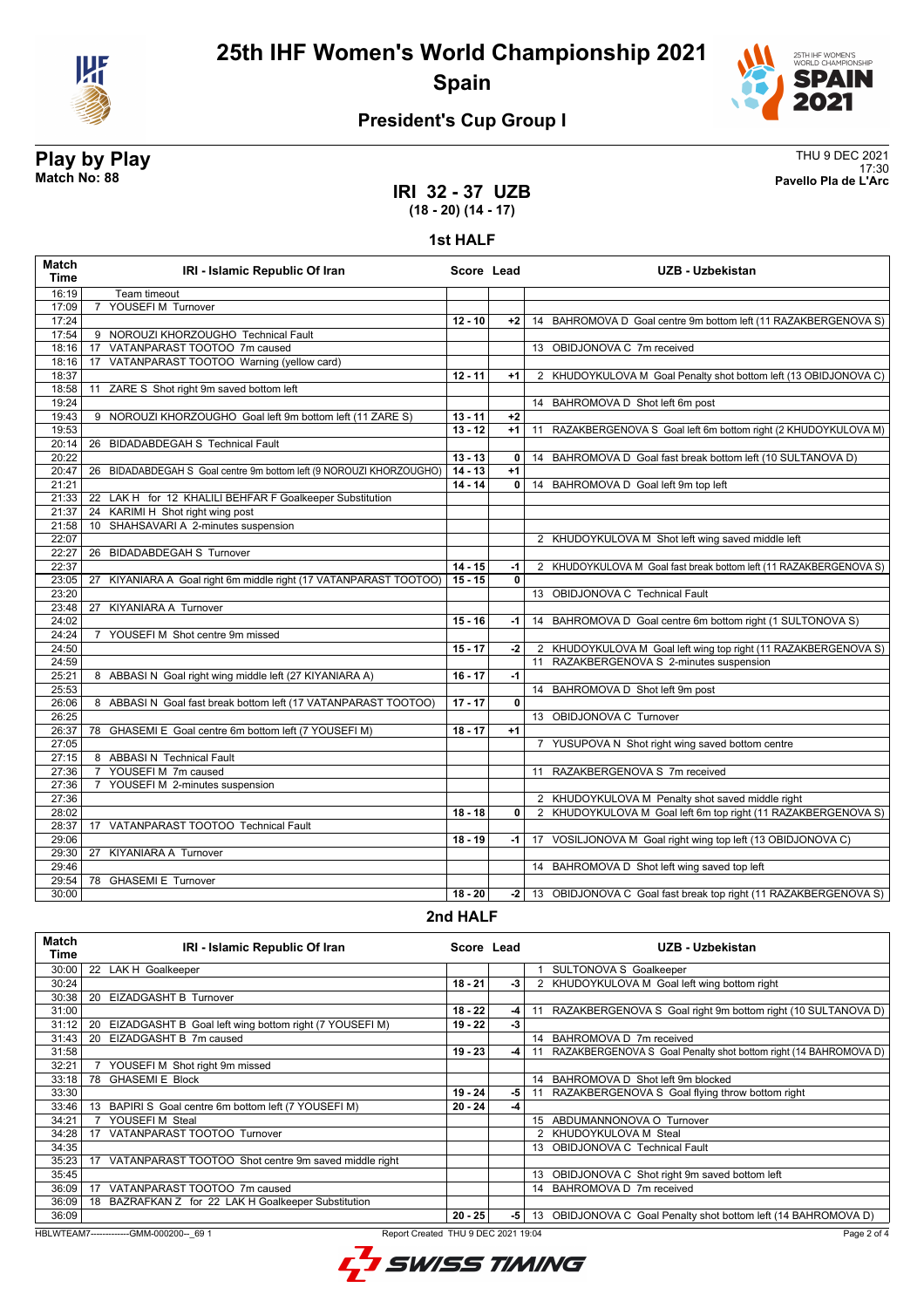



# **President's Cup Group I**

**Play by Play**<br>Match No: 88<br>Pavello Pla de L'Arc 17:30 **Match No: 88 Pavello Pla de L'Arc**

### **IRI 32 - 37 UZB (18 - 20) (14 - 17)**

#### **2nd HALF**

| Match<br>Time  | IRI - Islamic Republic Of Iran                                                                                         | Score Lead |       | <b>UZB - Uzbekistan</b>                                        |
|----------------|------------------------------------------------------------------------------------------------------------------------|------------|-------|----------------------------------------------------------------|
| 36:21          | 22 LAK H for 18 BAZRAFKAN Z Goalkeeper Substitution                                                                    |            |       |                                                                |
| 36:43          | YOUSEFIM Goal right 6m bottom left (27 KIYANIARA A)                                                                    | $21 - 25$  | -4    |                                                                |
| 37:07          |                                                                                                                        | $21 - 26$  | -5    | 2 KHUDOYKULOVA M Goal left 9m top right (13 OBIDJONOVA C)      |
| 38:21<br>38:24 | 18 BAZRAFKAN Z for 22 LAK H Goalkeeper Substitution<br>BAPIRI S Goal right wing top left (17 VATANPARAST TOOTOO)<br>13 | $22 - 26$  | -4    |                                                                |
| 38:41          |                                                                                                                        |            |       | 12 MAMIROVA T for 1 SULTONOVA S Goalkeeper Substitution        |
| 38:52          | 12 KHALILI BEHFAR F for 18 BAZRAFKAN Z Goalkeeper Substitution                                                         |            |       |                                                                |
| 38:58          |                                                                                                                        |            |       | 14 BAHROMOVA D Shot centre 6m saved top left                   |
| 39:04          | 20 EIZADGASHT B Turnover                                                                                               |            |       |                                                                |
| 39:42          |                                                                                                                        | $22 - 27$  | $-5$  | 7 YUSUPOVA N Goal centre 6m bottom left (11 RAZAKBERGENOVA S)  |
| 40:27          |                                                                                                                        |            |       | 9 ALLAYAROVA Z 2-minutes suspension                            |
| 40:43          | 13 BAPIRI S Shot flying throw saved bottom left                                                                        |            |       |                                                                |
| 41:09          |                                                                                                                        | $22 - 28$  | -6    | 17 VOSILJONOVA M Goal right wing bottom left (4 SAFAROVA K)    |
| 41:36<br>42:01 | 13 BAPIRI S Shot right wing missed                                                                                     | $22 - 29$  |       | -7   17 VOSILJONOVA M Goal right wing top left (4 SAFAROVA K)  |
| 42:45          | 78 GHASEMI E Goal centre 6m bottom left                                                                                | $23 - 29$  | -6    |                                                                |
| 42:53          | YOUSEFIM 7m caused<br>$\overline{7}$                                                                                   |            |       | 2 KHUDOYKULOVA M 7m received                                   |
| 43:09          |                                                                                                                        | $23 - 30$  | $-7$  | 2 KHUDOYKULOVA M Goal Penalty shot middle left                 |
| 43:27          | 24 KARIMI H Shot centre 9m saved middle centre                                                                         |            |       |                                                                |
| 44:22          |                                                                                                                        |            |       | 11 RAZAKBERGENOVA S Turnover                                   |
| 44:52          | 17 VATANPARAST TOOTOO Goal left 6m middle right                                                                        | $24 - 30$  | -6    |                                                                |
| 45:48          |                                                                                                                        |            |       | 7 YUSUPOVA N Turnover                                          |
| 45:59          | 24 KARIMI H Goal fast break middle right (78 GHASEMI E)                                                                | $25 - 30$  | -5    |                                                                |
| 46:09<br>46:58 | KIYANIARA A Block                                                                                                      |            |       | Team timeout<br>11 RAZAKBERGENOVA S Shot centre 9m blocked     |
| 47:08          | 27                                                                                                                     | $25 - 31$  | -6    | 11 RAZAKBERGENOVA S Goal centre 6m top left                    |
| 47:15          | 27 KIYANIARA A Turnover                                                                                                |            |       |                                                                |
| 48:00          |                                                                                                                        |            |       | 9 ALLAYAROVA Z Shot left wing saved bottom left                |
| 48:14          |                                                                                                                        |            |       | 17 VOSILJONOVA M Shot right 6m saved top centre                |
| 48:24          | KIYANIARA A Turnover<br>27                                                                                             |            |       |                                                                |
| 48:30          |                                                                                                                        | $25 - 32$  | $-71$ | 17 VOSILJONOVA M Goal centre 6m bottom left (10 SULTANOVA D)   |
| 49:10          | 27 KIYANIARA A Turnover                                                                                                |            |       |                                                                |
| 49:43          |                                                                                                                        |            |       | 3 MUKHAMADOVA M Shot left wing saved middle centre             |
| 49:52          | 7 YOUSEFIM Turnover                                                                                                    |            |       |                                                                |
| 50:02<br>50:06 | VATANPARAST TOOTOO 7m caused<br>17<br>18 BAZRAFKAN Z for 12 KHALILI BEHFAR F Goalkeeper Substitution                   |            |       | 5 BOTIROVA Z 7m received                                       |
| 50:06          |                                                                                                                        | $25 - 33$  | -8    | 2 KHUDOYKULOVA M Goal Penalty shot bottom right (5 BOTIROVA Z) |
| 50:19          | 12 KHALILI BEHFAR F for 18 BAZRAFKAN Z Goalkeeper Substitution                                                         |            |       |                                                                |
| 50:54          | BIDADABDEGAH S 7m received<br>26                                                                                       |            |       | 15 ABDUMANNONOVA O 7m caused                                   |
| 51:11          | 24 KARIMI H Penalty shot saved middle centre                                                                           |            |       |                                                                |
| 51:35          |                                                                                                                        |            |       | 2 KHUDOYKULOVA M Technical Fault                               |
| 51:43          | 78 GHASEMI E Goal fast break bottom left (7 YOUSEFI M)                                                                 | $26 - 33$  | $-7$  |                                                                |
| 52:14          |                                                                                                                        |            |       | 3 MUKHAMADOVA M Shot centre 6m saved bottom centre             |
| 52:28          | 9 NOROUZI KHORZOUGHO Shot centre 9m saved middle centre                                                                |            |       |                                                                |
| 53:06<br>53:21 | 78 GHASEMI E Goal centre 6m bottom left (27 KIYANIARA A)                                                               | $27 - 33$  | -6    | 15 ABDUMANNONOVA O Shot right wing saved middle centre         |
| 53:41          |                                                                                                                        |            |       | 14 BAHROMOVA D Shot centre 6m post                             |
| 54:25          |                                                                                                                        |            |       | 17 VOSILJONOVA M 2-minutes suspension                          |
| 54:38          | 9 NOROUZI KHORZOUGHO Goal flying throw top right (26 BIDADABDEGAH S)   28 - 33                                         |            | -5    |                                                                |
| 55:20          |                                                                                                                        | $28 - 34$  | -6    | 2 KHUDOYKULOVA M Goal flying throw bottom right (4 SAFAROVA K) |
| 55:47          | YOUSEFIM 7m received<br>7                                                                                              |            |       | 9 ALLAYAROVA Z 7m caused                                       |
| 55:53          | BAPIRI S Penalty shot saved bottom right<br>13                                                                         |            |       |                                                                |
| 56:09          |                                                                                                                        |            |       | YUSUPOVA N Shot left 6m saved middle right<br>$\overline{7}$   |
| 56:32          | 13 BAPIRI S 7m received                                                                                                |            |       | 9 ALLAYAROVA Z 7m caused                                       |
| 56:41          | YOUSEFIM Goal Penalty shot bottom left (13 BAPIRI S)<br>$\overline{7}$                                                 | 29 - 34    | -5    |                                                                |
| 57:08<br>57:26 | YOUSEFIM Turnover<br>7                                                                                                 |            |       | 4 SAFAROVA K Shot left 6m saved bottom left                    |
| 57:35          |                                                                                                                        | $29 - 35$  | -6    | 2 KHUDOYKULOVA M Goal fast break middle right (12 MAMIROVA T)  |
| 57:47          | 9 NOROUZI KHORZOUGHO Goal left wing top right (27 KIYANIARA A)                                                         | $30 - 35$  | -5    |                                                                |
| 58:02          |                                                                                                                        |            |       | 17 VOSILJONOVA M Shot left 6m saved bottom left                |
| 58:02          |                                                                                                                        |            |       | Team timeout                                                   |
| 58:07          |                                                                                                                        | $30 - 36$  | -6    | 3 MUKHAMADOVA M Goal centre 6m bottom right (2 KHUDOYKULOVA M) |
| 58:30          | 27<br>KIYANIARA A Shot right wing saved bottom right                                                                   |            |       |                                                                |
| 58:49          |                                                                                                                        | $30 - 37$  | -7    | YUSUPOVA N Goal centre 6m bottom left<br>$\overline{7}$        |
| 59:05          | 9 NOROUZI KHORZOUGHO Shot left wing saved middle centre                                                                |            |       |                                                                |
| 59:08          | YOUSEFI M 2-minutes suspension<br>7                                                                                    |            |       |                                                                |
| 59:26<br>59:35 | 78 GHASEMI E Goal fast break bottom left (17 VATANPARAST TOOTOO)                                                       | $31 - 37$  | -6    | 2 KHUDOYKULOVA M Shot centre 6m saved top right                |
|                |                                                                                                                        |            |       |                                                                |

HBLWTEAM7--------------GMM-000200--\_69 1 Report Created THU 9 DEC 2021 19:04